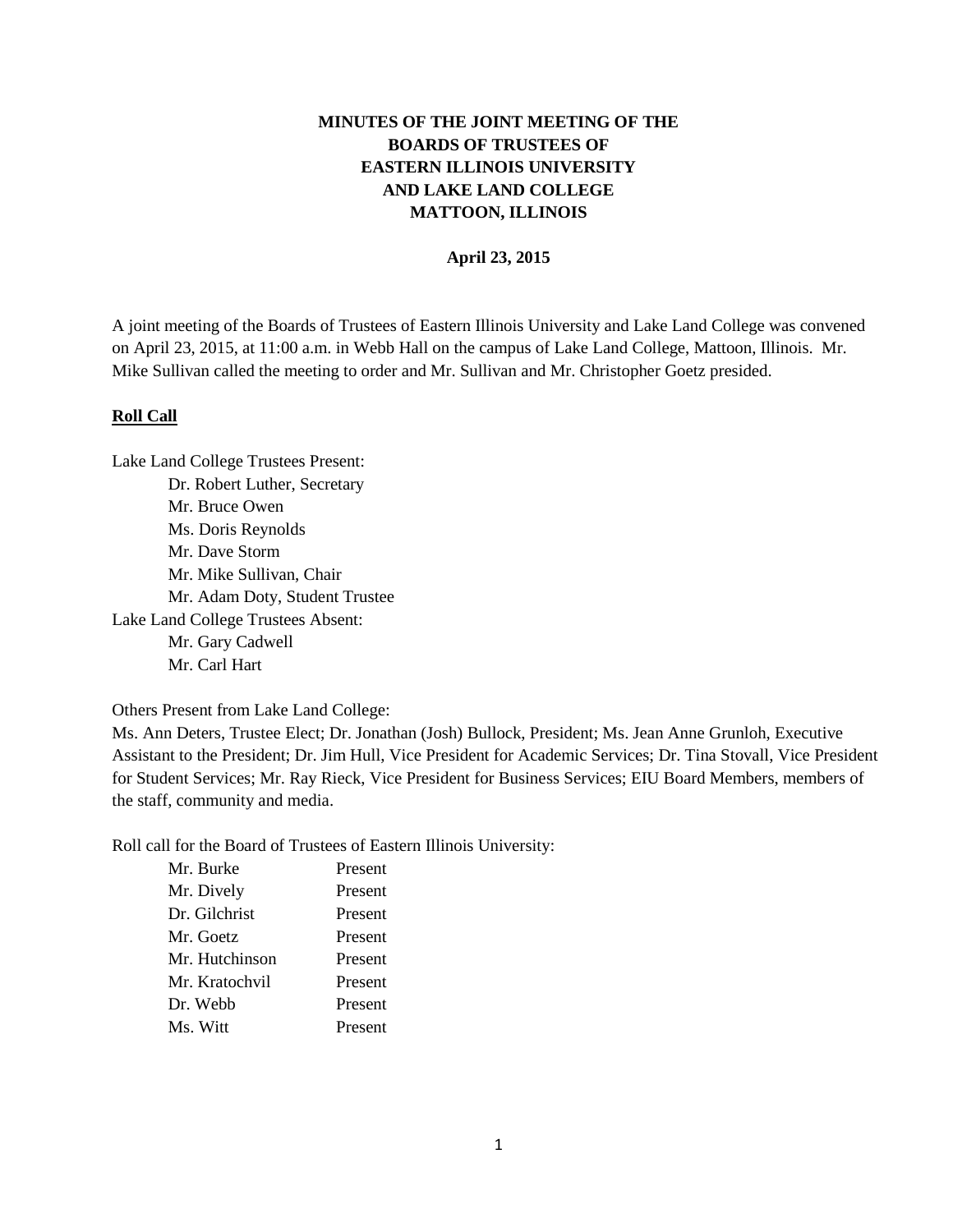Also present from Eastern Illinois University:

Dr. William L. Perry, President Dr. Blair Lord, Provost and Vice President for Academic Affairs Mr. Paul McCann, Interim Vice President for Business Affairs and Treasurer Dr. Dan Nadler, Vice President for Student Affairs Mr. Robert Martin, Vice President for University Advancement Mr. Rob Miller, General Counsel Ms. Judy Gorrell, Executive Secretary to the President and Assistant Secretary, Board of Trustees Ms. Cheryl Gilbert, Administrative Assistant Mr. Brad Ingram, Board Counsel

# **Hearing of Citizens/Faculty/Staff**

Chairman Sullivan said he had received no written requests to address the Board. There were no comments from the audience.

# **Presidents' Reports on Context of Lake Land and EIU Collaborations**

# A. Review of Student Data

Lake Land College President, Dr. Josh Bullock, presented literature to the joint board members on the Comprehensive Enrollment Assessment Report and student demographics. He spoke on the importance of interdependence, current collaborations such as  $2+2$  articulation agreements, and the potential for future collaborations between Lake Land College and Eastern Illinois University (EIU). Dr. Bullock noted that Lake Land and EIU continue to improve the transfer relationships between the institutions. Dr. Bullock, Lake Land Trustee Mike Sullivan and EIU President Dr. William Perry spoke on the importance of collaborations between community colleges and universities.

# **Discussion of Current and Emerging Collaborations**

A. Current Collaborations

# Adoption of IAI General Education Core Curriculum

Dr. Jim Hull, Vice President of Academic Services at Lake Land, presented along with Dr. Blair Lord, EIU Provost and Vice President for Academic Affairs, on the collaborations regarding articulation agreements, the general education curriculum at each institution and transferability of courses for students at each institution.

# 2+2 Articulation Agreements

Dr. Hull presented information on the Illinois Articulation Initiative and the proposal for Lake Land College Board of Trustees to continue working with EIU on proper course sequence for general education classes for students. Dr. Lord said EIU currently holds 52 articulation agreements with Lake Land College. This provides a seamless path for students to achieve educational goals and EIU Chairman Kristopher Goetz suggested follow up by both Boards regarding the articulation agreements.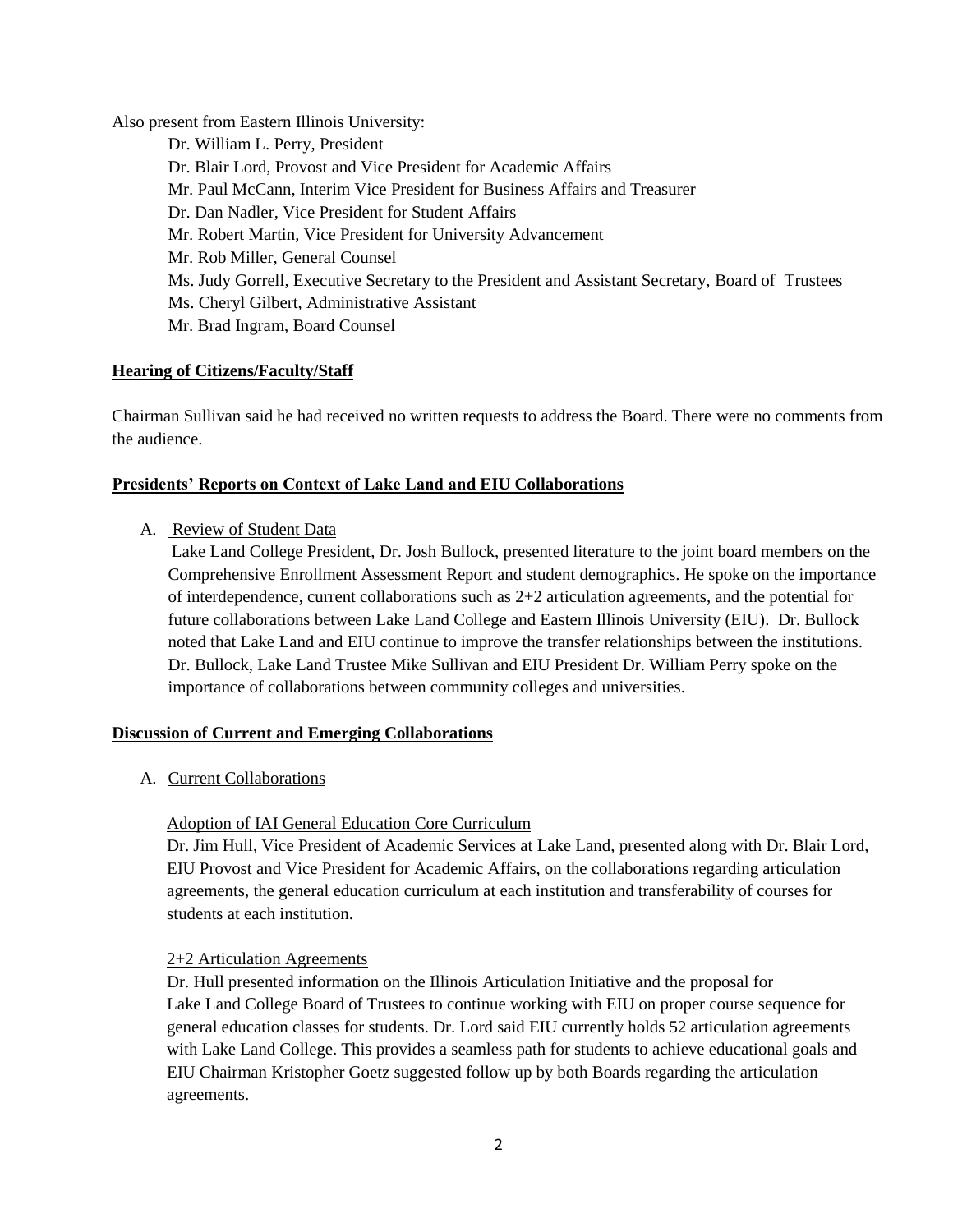### Eastern Transfer Service Center at Lake Land College

Dr. Mary Herrington-Perry, EIU Assistant Vice President for Academic Affairs and Enrollment Management, and Dr. Tina Stovall, Vice President for Student Services at Lake Land, presented on the EIU Transfer Service Center at Lake Land College. Both institutions worked together to establish office hours on the Lake Land College campus. EIU Trustees offered space in the university union for Lake Land.

#### Reverse Transfer Agreement

Dr. Stovall and Dr. Herrington-Perry presented on the Reverse Transfer Agreement which enables students who complete coursework at both Lake Land and EIU to combine their credits to earn an associate degree from Lake Land College. Dr. Herrington-Perry said they have had approximately 50 students to date benefit from the agreement.

### Eastern Student Internships/Class Visits at Lake Land College

Dr. Stovall and Dr. Lord presented on various internship opportunities at Lake Land and EIU and the ongoing interaction between staff at both institutions.

### TRIO Program Collaborations

Dr. Stovall explained the various support services available to qualifying students through TRIO, a federally funded grant program. Dr. Stovall said Lake Land College currently has approximately 160 students annually involved in the program and there are opportunities to collaborate with EIU's TRIO programs.

#### Sustainability/Energy Programs

Dr. Austin Cheney, EIU Department Chair for the School of Technology, and Mr. Joseph Tillman, incoming Lake Land College Technology Division Chairperson, presented on the continued collaborations between their respective departments including monthly classroom visits, articulation agreements and professional development opportunities. They also spoke on future, potential endeavors such as joint club projects, competitions, an energy conference and a science fair.

#### B. Emerging/Potential Collaborations

#### Correctional Students – Post Release

Dr. Bullock presented on the educational programs provided by Lake Land College to inmates at 17 Department of Corrections' facilities throughout the State of Illinois. Dr. Bullock said EIU and Lake Land might consider innovative ways the two institutions could partner to expand educational opportunities for former inmates previously involved with Lake Land's programs.

### Graduate Opportunity for High School Dual Credit Instructors

Dr. Hull informed the Trustees about new requirements by the Higher Learning Commission (HLC) for instructors to have a minimum of 18 credit hours of masters level course work in a particular subject in order to be qualified to teach dual credit courses.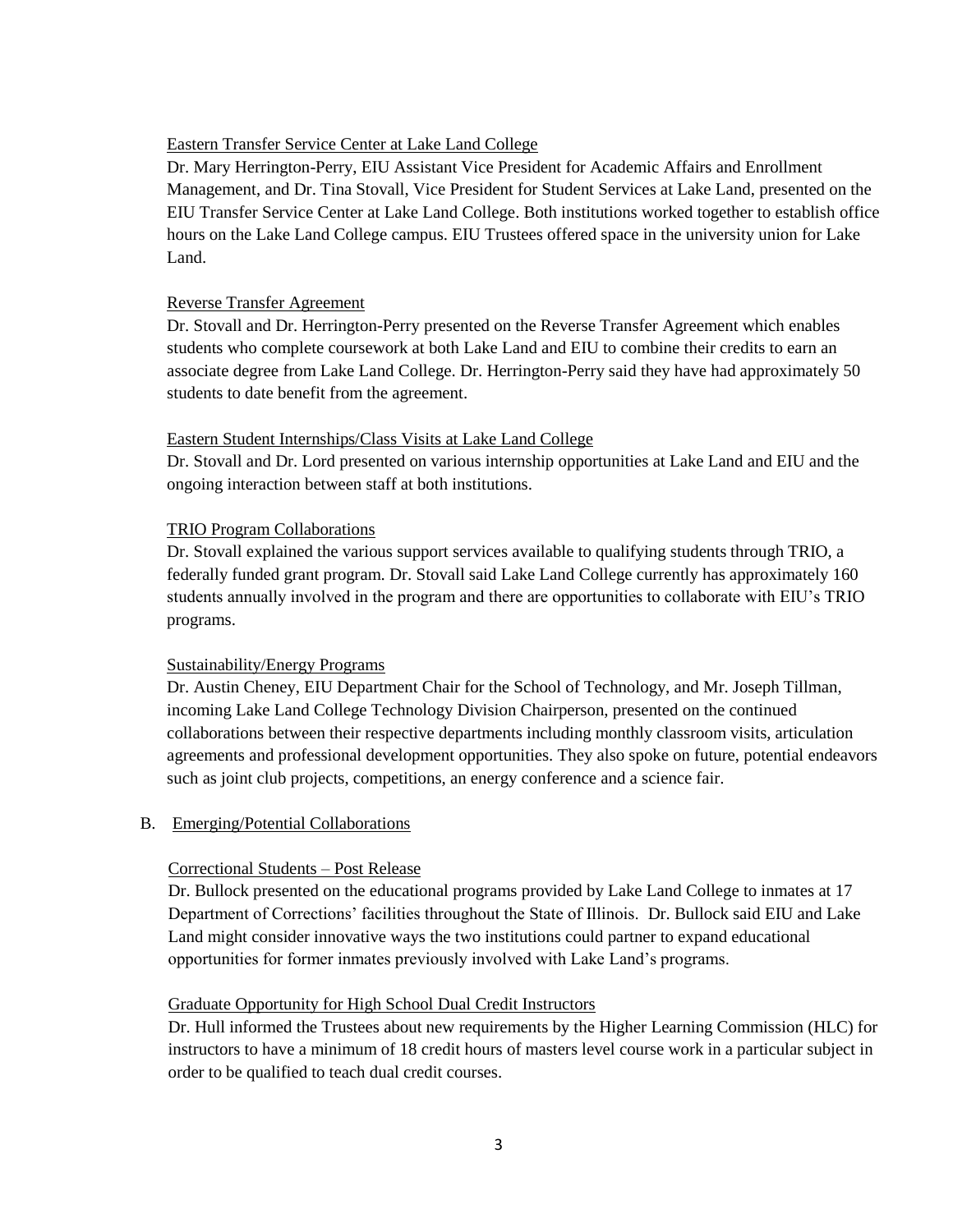### Faculty Collaborations

Dr. Hull and Dr. Lord spoke on potential collaborations in various programs including criminal justice, nursing, agriculture and renewable energy.

### Joint Privileges

Dr. Stovall and Dr. Dan Nadler, EIU Vice President for Student Affairs, presented on opportunities to improve and maximize the students' experiences between Lake Land College and Eastern Illinois University. Examples might include sharing housing resources, a library exchange, athletic passes, and cultural events.

### International Students

Dr. Stovall and Dr. Lord presented on Language Centers at EIU and Lake Land. They also spoke on international student recruitment.

### Honors Students/Presidential Scholars

Dr. Stovall presented on the recent implementation of the Presidential Scholarship Award at Lake Land College. She noted the increased number of Lake Land students now involved with the Scholarship. Dr. Herrington-Perry presented on the transfer program with EIU for Honors students.

### Path for Students Academically Dismissed from EIU

Dr. Herrington-Perry and Dr. Stovall presented on current challenges for students academically dismissed from either institution. They also spoke on the need to continually seek effective ways to promote student success.

### **Trustee Observations and Discussion on Future Collaborations**

Lake Land Chairman Sullivan and EIU Chairman Goetz encouraged the Trustees to consider strategic, innovative ways to partner and become more efficient. This might include expansion of articulation agreements, partnering on more programs through the bachelor's degree level, developing shared services or contracts, and promoting efficiencies of scale.

### **Maintaining Collaboration in the Future**

Chairman Goetz said that based on the day's discussions it appears the two Boards, in the near future, hope to create or expand partnerships for three academic programs including nursing, criminal justice, and renewable energy. Additionally, the two Boards appear to support hosting an annual joint Alumni event and establishing various joint privilege agreements that benefit students. EIU Chairman Goetz proposed the continuation of joint Board meetings. After discussion on the optimal method to conduct future joint meetings, Trustees from each Board agreed to select a few members to serve on a joint sub-committee. It was further agreed that representatives from the joint sub-committee will routinely provide status reports to their respective Boards during their regular Board meetings. Various Trustees commented on the need to monitor agreed-upon, collaborative goals and routinely measure progress.